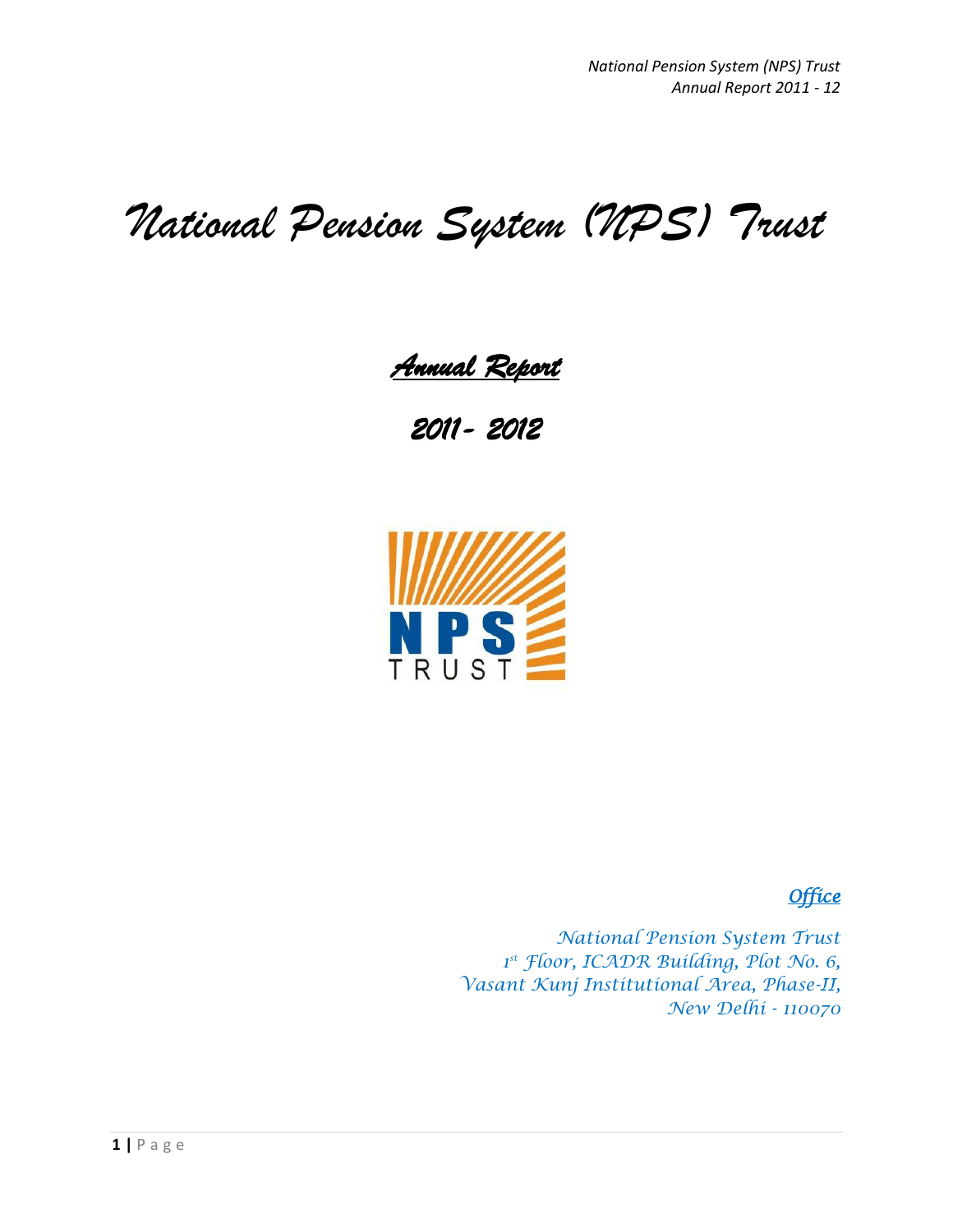# **Contents**

| <b>S. No.</b> | <b>Topic</b>                                                 | Page No. |
|---------------|--------------------------------------------------------------|----------|
| 1.            | <b>Board of Trustees of NPS Trust</b>                        | 3        |
| 2.            | Intermediaries for national Pension System Schemes           | 4        |
| 3.            | <b>About NPS Trust</b>                                       | 6        |
| 4.            | NPS trust Board: Appointments, Retirements &<br>Resignations | 8        |
| 5.            | Meetings of Board of Trustees of NPS Trust &<br>Attendance   | 9        |
| 6.            | <b>Accounts of NPS Trust</b>                                 | 9        |
| 7.            | Developments in International Pension Markets                | 10       |
| 8.            | Agreements signed in FY 2011 - 12                            | 11       |
| 9.            | <b>National Pension System (NPS) Schemes</b>                 | 12       |
| 10.           | Performance of Pension Fund Managers (PFMs)                  | 13       |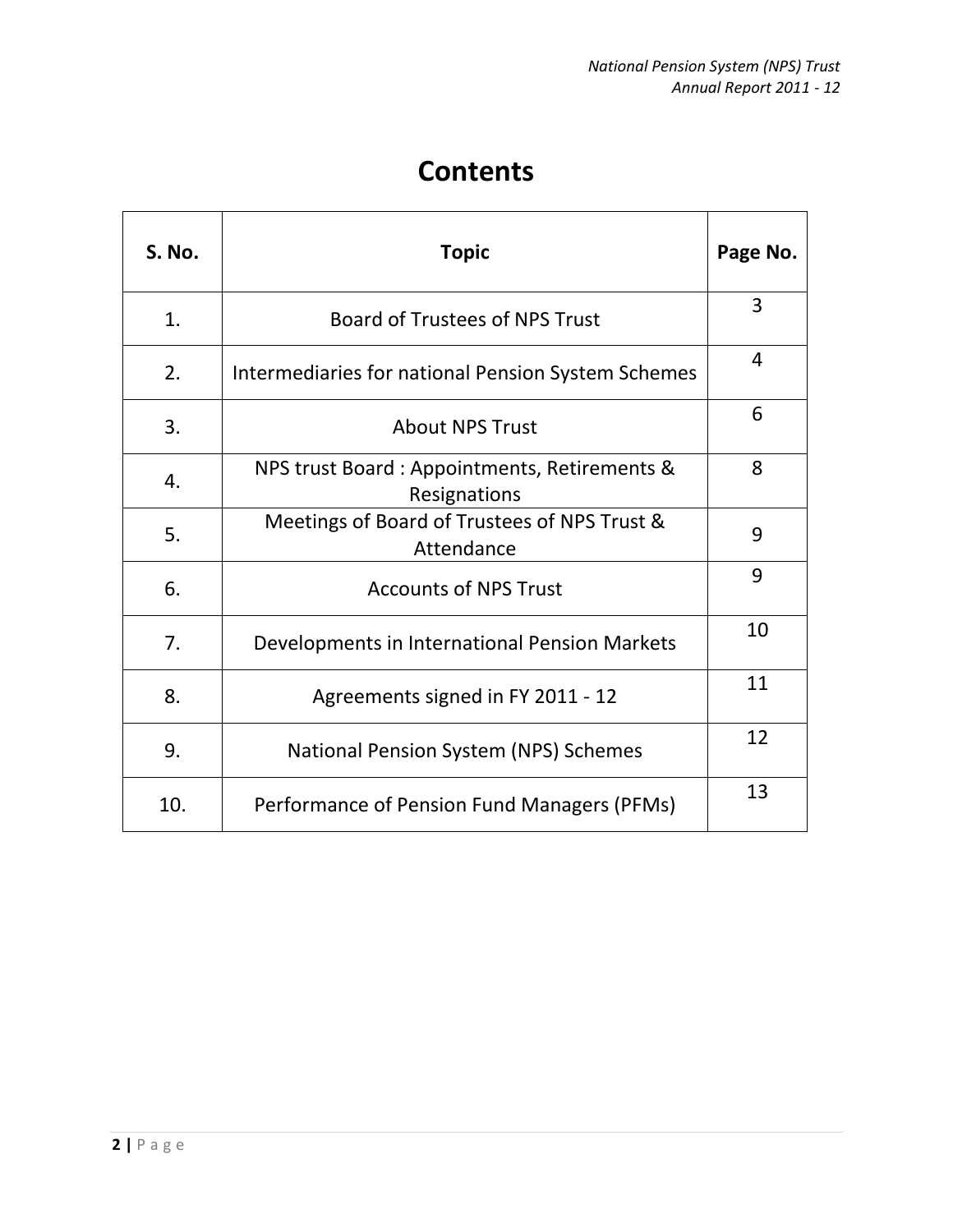**Board of Trustees of National Pension System (NPS Trust)**

| 1. Shri G. N. Bajpai<br>Corporation | [former Chairman<br>of Life<br>Insurance<br>(LIC)<br>and<br><b>Securities</b><br>&Exchange Board of India (SEBI)] | Chairman & Trustee<br>(with effect from 27 <sup>th</sup> February 2012) |
|-------------------------------------|-------------------------------------------------------------------------------------------------------------------|-------------------------------------------------------------------------|
| 2.                                  | Shri Yogendra Narain<br>(former Defence Secretary Govt of India                                                   | Chairman & Trustee<br>(Till 26 <sup>th</sup> February 2012)             |
|                                     | and Secretary General Rajya Sabha).                                                                               |                                                                         |
| 3. Shri N. R. Rayalu                |                                                                                                                   | <b>Chief Executive Officer &amp; Trustee</b>                            |
|                                     | (former Deputy CAG, Government of India)                                                                          | (Trustee till 26 <sup>th</sup> February 2012)                           |
| 4. Sh. Naresh Dayal                 |                                                                                                                   | Trustee                                                                 |
|                                     | (former Secretary, Ministry of Health and                                                                         | (Till 26th February 2012)                                               |
|                                     | Family Welfare Government of India)                                                                               |                                                                         |
|                                     | 5. Sh. Umrao Mal Purohit                                                                                          | <b>Trustee</b>                                                          |
|                                     | (General Secretary Hind Mazdoor Sabha                                                                             | (Till 26th February 2012)                                               |
| Federation)                         | and President all India Railway men                                                                               |                                                                         |
| 6.                                  | Shri Nagendra Bhatnagar                                                                                           | <b>Chief Executive Officer &amp; Trustee</b>                            |
|                                     | (Former MD & CEO of IDBI Capital Markets                                                                          | (Trustee with effect from 27 <sup>th</sup> February 2012)               |
|                                     | Ltd. and Chairman / CEO of Association of                                                                         |                                                                         |
|                                     | Investment Bankers of India)                                                                                      |                                                                         |
| 7. Sh. M Damodaran                  |                                                                                                                   | Trustee                                                                 |
|                                     | (Former Chairman of Securities &                                                                                  | (Till 1 <sup>st</sup> March 2012)                                       |
|                                     | Exchange Board of India)                                                                                          |                                                                         |
| 8.                                  | Shri Syed Shahabuddin                                                                                             | Trustee                                                                 |
|                                     | (Former MD & CEO of SBI Mutual Fund                                                                               | (with effect from 27 <sup>th</sup> February 2012)                       |
|                                     | and Clearing Corporation of India)                                                                                | <b>Trustee</b>                                                          |
| 9.                                  | Shri Deepak Satwalekar<br>(Former MD & CEO of HDFC Standard Life                                                  | (with effect from 27 <sup>th</sup> February 2012)                       |
| Insurance)                          |                                                                                                                   |                                                                         |
| 10. Dr. Rajan Saxena                |                                                                                                                   | Trustee                                                                 |
|                                     | (Vice Chancellor of SVKN's NIMMS                                                                                  | (with effect from 8 <sup>th</sup> June 2012)                            |
|                                     | University, Mumbai)                                                                                               |                                                                         |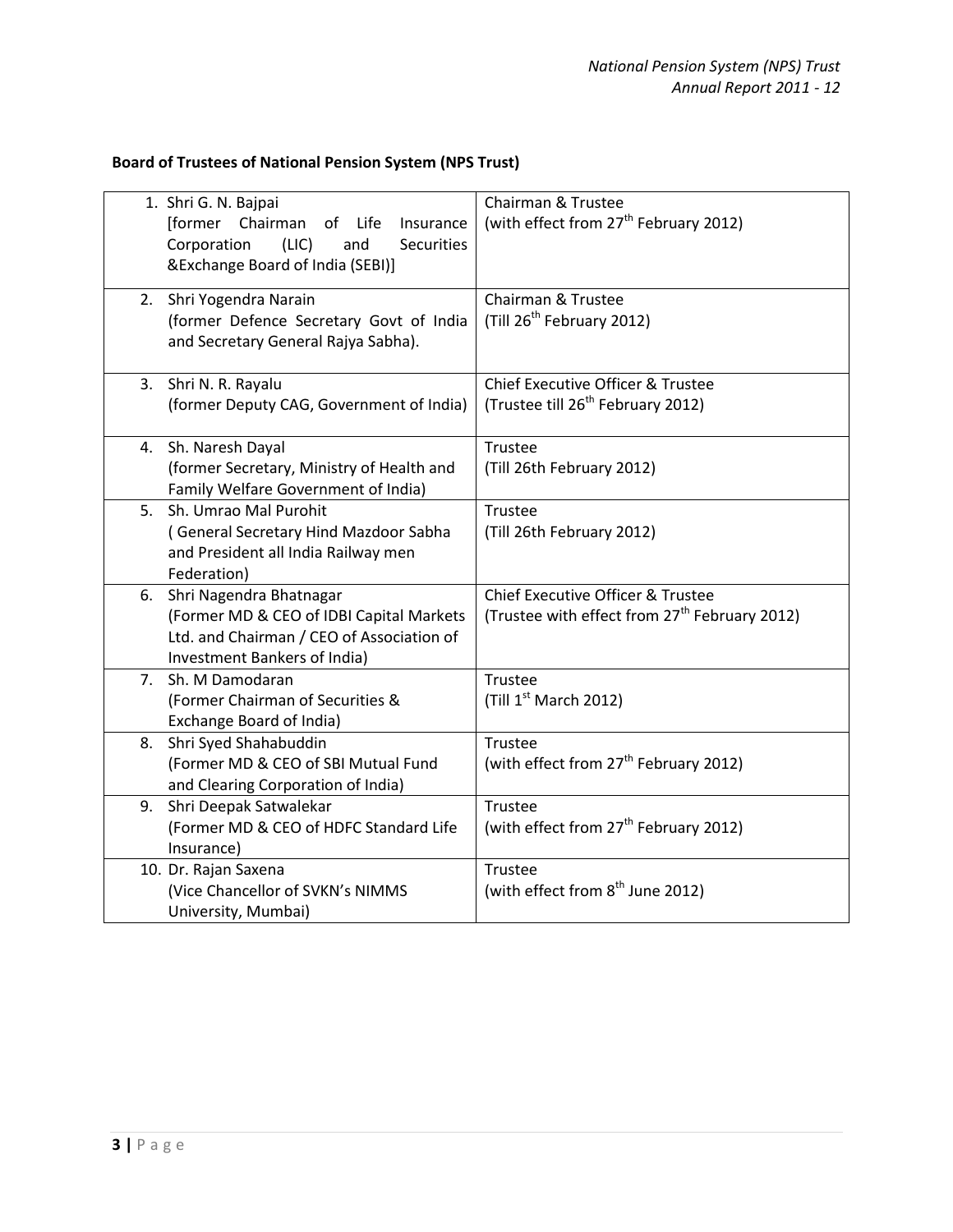# **INTERMEDIARIES FOR THE NATIONAL PENSION SYSTEM (NPS) SCHEMES**

## *Pension Fund Managers (PFMs)*

| S. No. | <b>Pension Fund Managers</b>                                                                                                                                                                                                                                         | <b>Subscriber Class</b>                                                                          |
|--------|----------------------------------------------------------------------------------------------------------------------------------------------------------------------------------------------------------------------------------------------------------------------|--------------------------------------------------------------------------------------------------|
| 1.     | LIC Pension Fund Limited,<br>7th Floor, East Wing, Yogakshema, Jeevan Bima Marg, Nariman Point,<br>Mumbai - 400021.<br>Contact Person:- Sh. S. Hariharan, Chief Executive Officer                                                                                    | Central Government &<br><b>State Government</b><br>(CG & SG)                                     |
| 2.     | SBI Pension Funds (P) Ltd,<br>No. 32, 3rd Floor, Maker Chambers-III, Nariman Point,<br>Mumbai - 400 021<br>Contact Person:- Sh. Biswajit Mohanty, Managing Director & CEO                                                                                            | Central Government &<br><b>State Government</b><br>(CG & SG and Private /<br>Unorganized Sector) |
| 3.     | UTI Retirement Solutions Ltd,<br>UTI Tower, 'Gn' Block, Bandra Kurla Complex, Bandra (East),<br>Mumbai - 400 051<br>Contact Person: - Sh. Balram P. Bhagat, Chief Executive Officer                                                                                  | Central Government &<br><b>State Government</b><br>(CG & SG and Private /<br>Unorganized Sector) |
| 4.     | ICICI Prudential Pension Funds Management Company Ltd<br>ICICI Prulife Towers, 1089, Appasaheb Marathe Marg,<br>Prabhadevi, Mumbai - 400 025<br>Contact Person: - Ms. Meghana Baji, Chief Executive Officer                                                          | Private / Unorganized<br>Sector                                                                  |
| 5.     | IDFC Pension Fund Management Co. Ltd,<br>One Indiabulls Centre, 6th floor, Jupiter Mills Compound,<br>841, Senapati Bapat Marg, Elphinstone (W),<br>Mumbai - 400 013.<br>Contact Person: - Sh. Vikash Raj, Chief Executive Officer                                   | Private / Unorganized<br>Sector                                                                  |
| 6.     | Kotak Mahindra Pension Fund Ltd<br>6th floor, Kotak Infinity Tower, Building No. 21, Infinity Park<br>Off. Western Express Highway, Goregaon- Mulund Link Road,<br>Malad (East), Mumbai - 400 097<br>Contact Person: - Sh. V. R. Narasimhan, Chief Executive Officer | Private / Unorganized<br>Sector                                                                  |
| 7.     | Reliance Capital Pension Fund Ltd.<br>One Indiabulls Centre, 11th floor, Jupiter Mills Compound,<br>841, Tower - I, Senapati Bapat Marg, Elphinstone Road,<br>Mumbai - 400 013.<br>Contact Person: - Sh. Ranganathan Seshagiri, Chief Executive Officer              | Private / Unorganized<br>Sector                                                                  |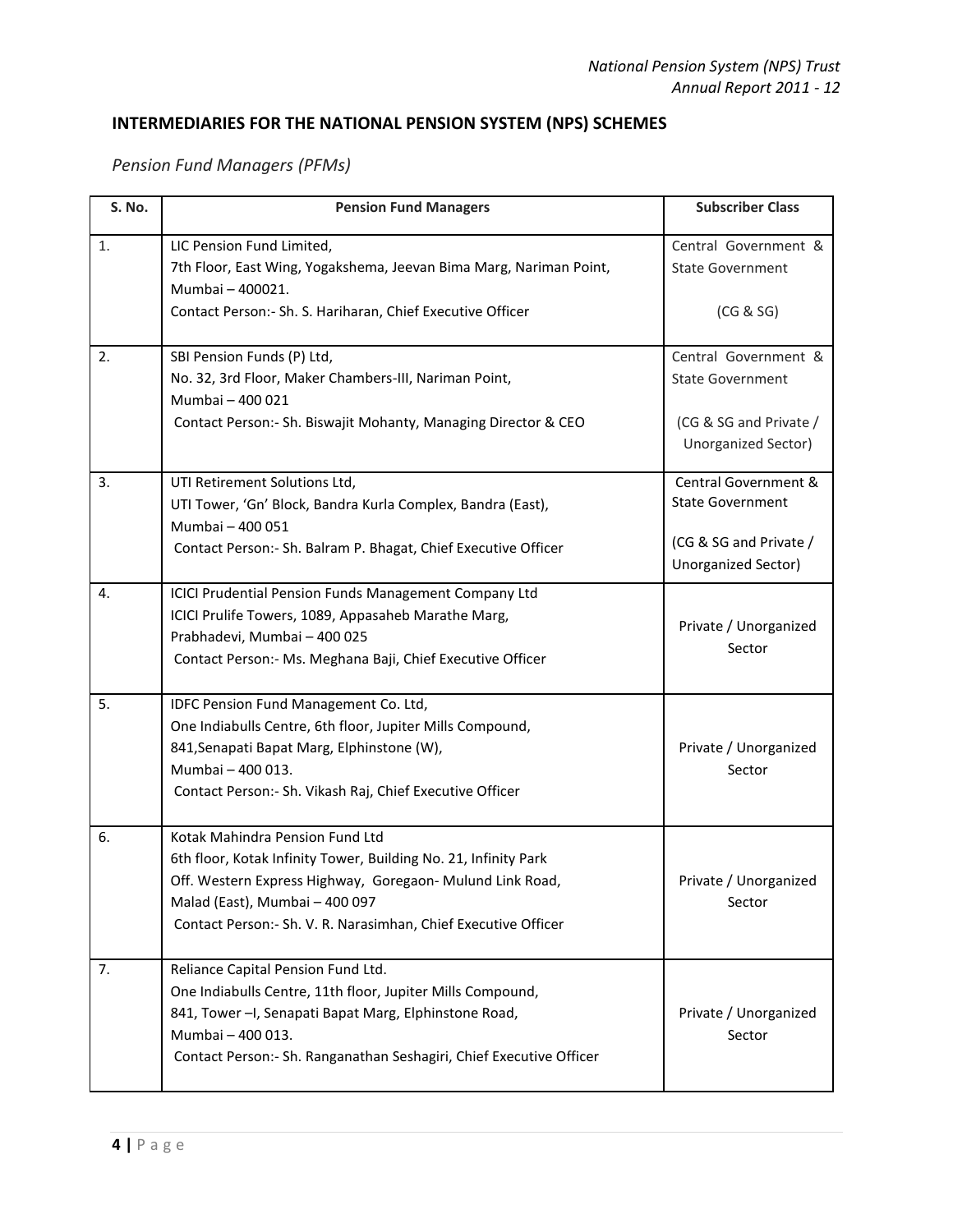#### *Central Record Keeping Agency*

 National Securities Depository Ltd. (NSDL) 4th Floor, 'A' Wing, Trade World, Kamala Mills Compound, Senapati Bapat Marg, Lower Parel, Mumbai – 400 013

Contact Person: Sh. Amit Sinha, Executive Vice President

#### *Trustee Bank*

 Bank of India Head Office, NPS Cell, Star House, Plot No. G/5, Bandra-Kurla Complex, Bandra (E), Mumbai – 400 051

 Contact Person: 1. Sh. S. C. Arora, General Manager 2. Sh. Ashok Gupta, Asstt. General Manager

#### *Custodian*

 Stock Holding Corporation of India Ltd. (SCHIL) 301, Centre Point, Parel, Dr. Babasaheb Ambedkar Road, Mumbai – 400 012

Contact Person: Sh. R. Anand, Vice President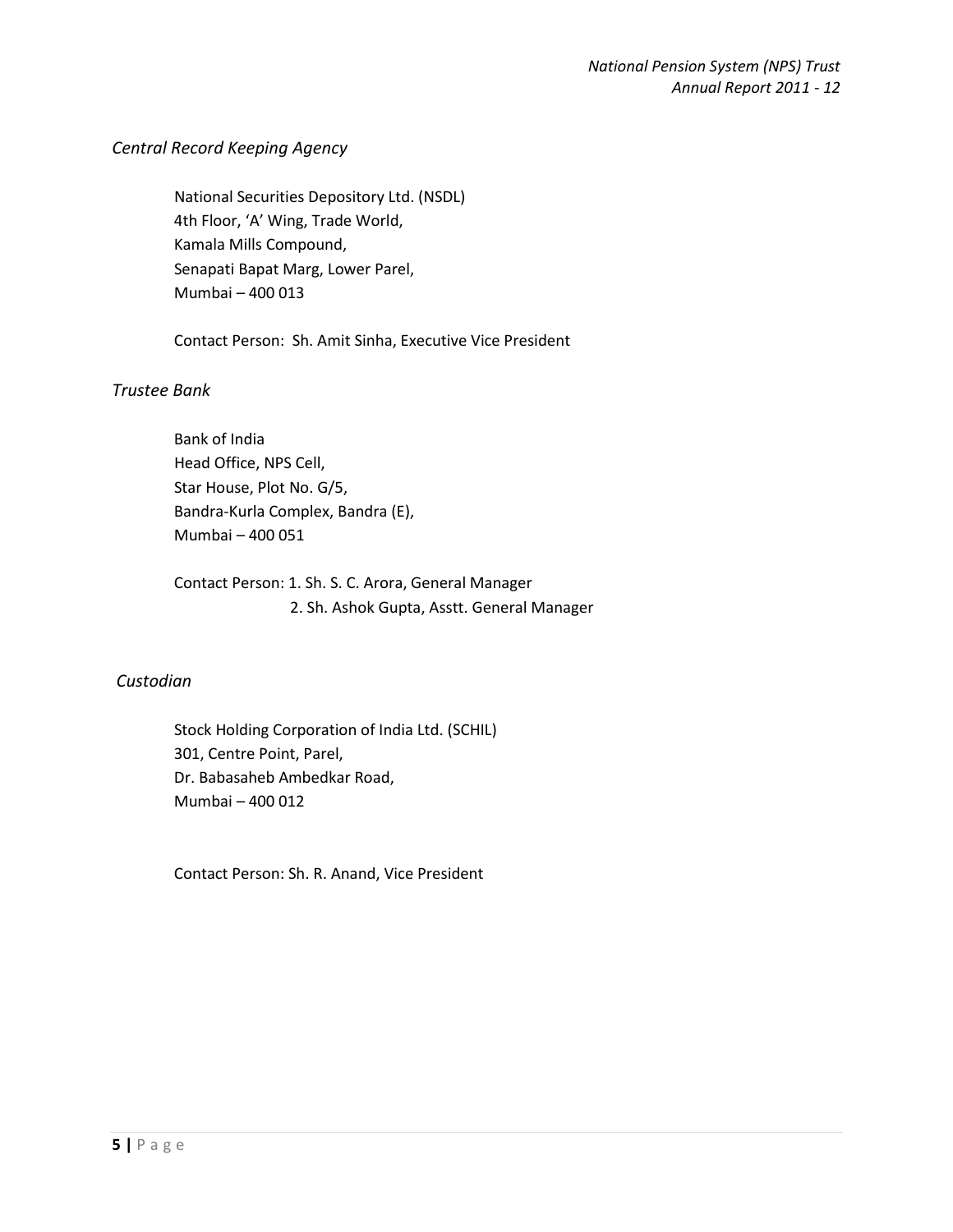#### **Trustees' Report**

The Trustees of National Pension System (NPS) Trust have pleasure in presenting the Annual Report of the Trust for the Financial Year 2011 – 12.

#### **About NPS Trust**

The NPS Trust was established in terms of the Central Government letter D.O. No 5(75)/2006-ECB & PR dated 24<sup>th</sup> April 2007. PFRDA is the Settlor of the Trust and the execution of the NPS Trust Deed by PFRDA took place on 27<sup>th</sup> February, 2008. A memorandum of Understanding was signed between PFRDA and the NPS Trust highlighting the rights and obligations of both the parties on  $1<sup>st</sup>$  July 2009. The Board of Trustees of NPS Trust was initially constituted with three members.

The NPS Trust has been set up and constituted for taking care of the assets and funds under the NPS in the interest of the beneficiaries (subscribers). Trustees have the legal ownership of the Trust Fund and the general superintendence, direction and management of the affairs of the Trust and all powers, authorities and discretions appurtenant to or incidental to the purpose of the trust absolutely vest in the Trustees, subject nevertheless to the provision of the Deed and further subject to such directions or guidelines that may be issued by PFRDA from time to time. However, the beneficial interest shall always vest with the beneficiaries of the NPS Trust.

To begin with the NPS was operational for the Central Government Employees (except defense forces) joining the service on after 1.1.2004. Subsequently the State Governments have also started joining the NPS. As on  $31<sup>st</sup>$  December 2010, 22 State Governments and Union Territories as mentioned below have joined NPS by signing agreement with NPS Trust.

In fulfillment of its objectives, as broadly mentioned in the NPS Trust Deed, the NPS Trust supervises the Pension Fund Managers and interacts with other intermediaries like Trustee Bank (Bank of India), Central Record Keeping Agency (NSDL) and the Custodian (Stock Holding Corporation of India Ltd), etc. The Trust is empowered to enter into agreements with other intermediaries and operating agencies to discharge its obligations. NPS Trust has also signed separate agreements with SHCIL and TB. The agreements entail the duties and obligations on the part of these entities towards NPS Trust.

As part of its obligations to monitor the functioning of Fund Managers some of the duties and responsibilities of Trustees/ Board are as under:-

- (i) It shall be the responsibility of the Trustees in carrying out their duties and responsibilities to maintain arms' length relationship with other companies or institutions or financial intermediaries or anybody corporate with which the Trustee may be associated.
- (ii) It shall be the duty of the Trustees to take into its custody or under their control all the property of the Pension Funds and hold these in trust for the beneficiaries. The Trustees shall be accountable for and be the custodian of the funds and property of the Trust and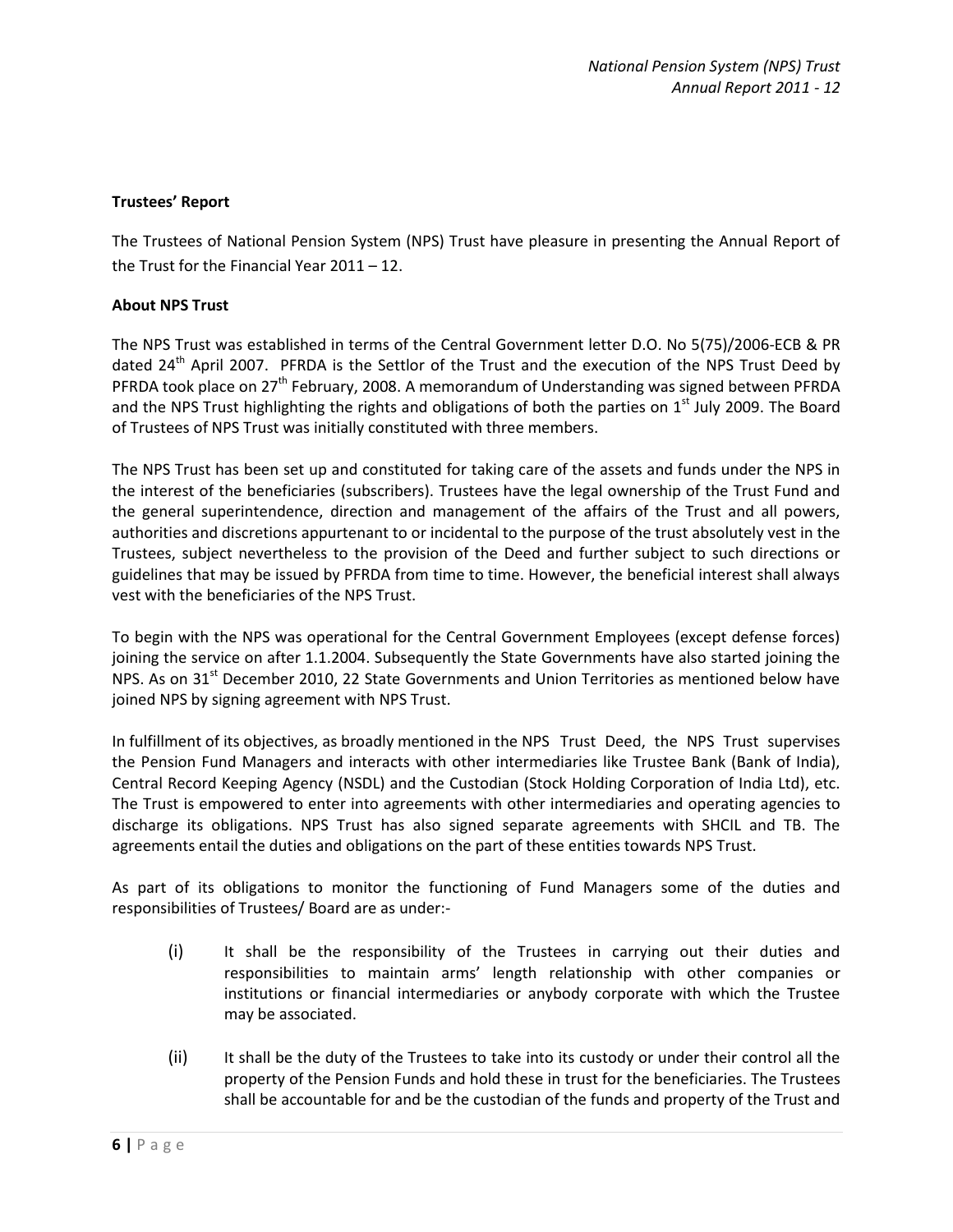shall hold the same for the benefit of the beneficiaries in accordance with the PFRDA guidelines/directions and the provisions of the NPS Trust Deed.

- (iii) It shall be the duty of the Trustees to take reasonable care to ensure that the funds are managed by the PF(s) in accordance with the NPS Trust Deed and the PFRDA guidelines/directions.
- (iv) The Trustees shall communicate in writing to the PF(s) of the deficiencies and checking on the rectification of deficiencies.
- (v) The Trustees shall ensure that-
	- (a) the PF(s) has been diligent in empanelling the brokers, in monitoring securities transactions with brokers and avoiding undue concentration of business with any broker;
	- (b) the PF(s) has not given any undue or unfair advantage to any associates or dealt with any of the associates of the Pension Fund in any manner detrimental to interest of the beneficiaries;
	- (c) the PF(s) has been managing the Fund Schemes independently of other activities and has taken adequate steps to ensure that the interests of the beneficiaries are not compromised;
	- (d) All the activities and the transactions of the PF(s) are in accordance with the provisions of the PFRDA guidelines/directions.
	- (e) The Trustees shall take steps to ensure that the transactions of the PFs are in accordance with the provisions of the NPS Trust Deed.

NPS Trust has appointed Morningstar India (P) Ltd as Institutional Adviser to NPS Trust on  $15<sup>th</sup>$  January, 2010 and an agreement has been signed with them indicating the duties/obligations of the Adviser towards NPS Trust. The adviser, professional in the field of financial management particularly Pension Funds, has been hired to examine the performance of the fund managers and advise the ways and means to improve the performance of the Fund Managers.

An agreement was signed between NPS Trust and the Trustee bank (Bank of India) on 22<sup>nd</sup> May 2008. Trustee Bank has been appointed for a period of 5 years. Funds are transmitted by the Trustee Bank (TB) as per the time limits prescribed in the agreement with TB. Some of the important responsibilities of TB are as under:-

> (i). The Bank shall assume the day to day banking of the funds under the NPS and the Bank shall provide Banking facilities in accordance with the provisions of the PFRDA guidelines/ directions.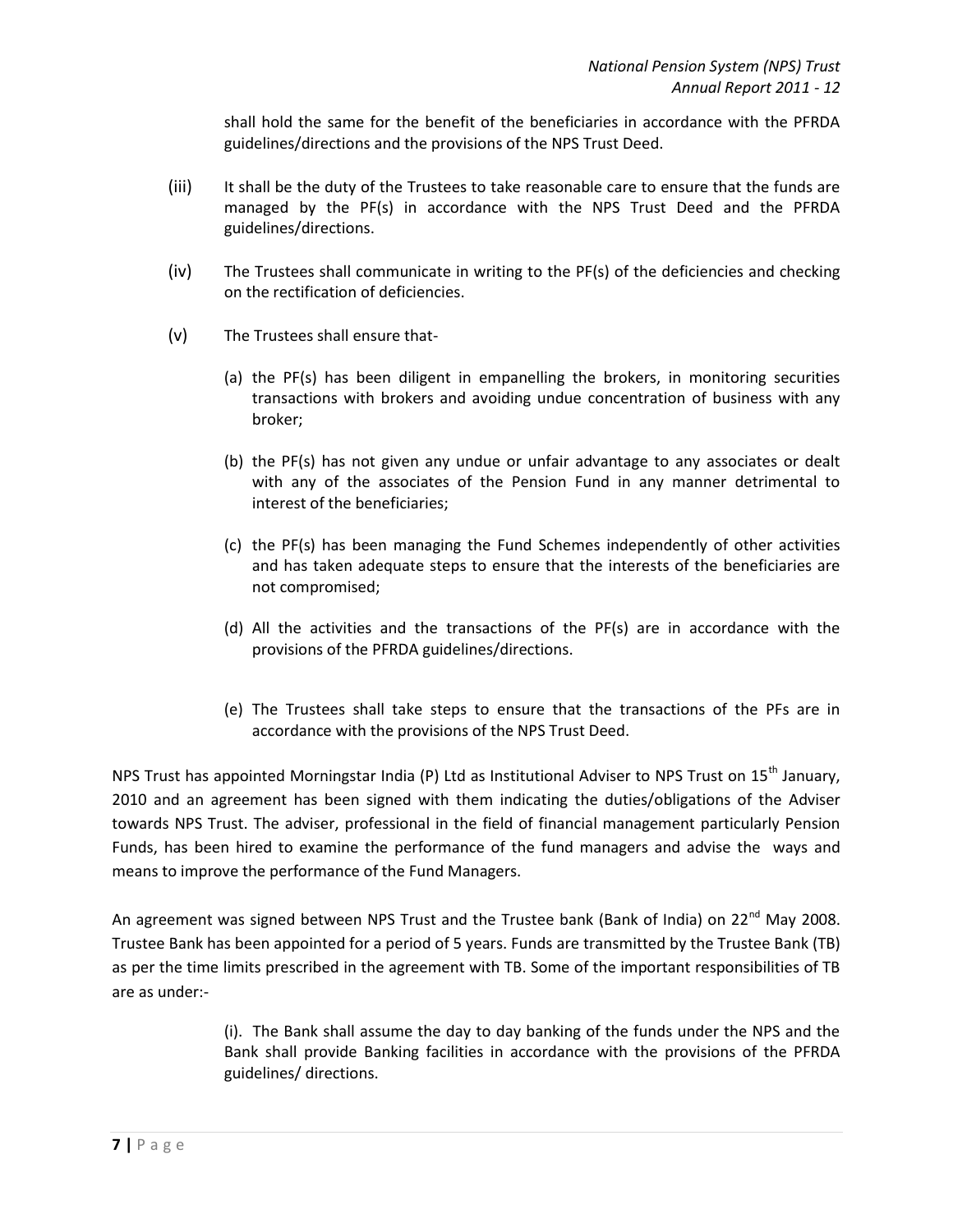(ii). The Bank shall exercise all due diligence and vigilance in carrying out its duties and in protecting the rights and interests of the subscribers.

As per the NPS Trust Deed, Trust is empowered to issue instructions to the custodian not to assign, transfer, hypothecate, pledge, lend or otherwise dispose of any assets or property of the NPS Trust, except as per the provisions of the custody agreement.

Tripartite agreements have been signed between NPS Trust, Stock Holding Corporation of India and respective Fund Managers after signing of IMAs. As per the agreement, the custodian is authorized to maintain all accounts, registers, corporate books and other documents on computer records and to produce when required by the client and / or PFRDA/ SEBI/ or a Court of competent jurisdiction true and authenticated copies or reproduction of these records made by photographic, photo static or data processing methods.

The scope of work of the Custodian includes:-

- (i) Providing Custodial and depository participant services.
- (ii) To hold the Properties as agent and discharge such custodial functions as are specifically provided.

#### **NPS Trust Board: Appointments, Retirements & Resignations**

During the financial year 2011 – 12, Shri G N Bajpai was reappointed to the Board as a trustee and he took over as Chairman of the Trust at the conclusion of the  $20<sup>th</sup>$  Board meeting held on  $24<sup>th</sup>$  February 2012. Shri M Damodaran, Shri Syed Shahabuddin, Shri Deepak Satwalekar and Shri Nagendra Bhatnagar were appointed to the Board of Trustees of NPS Trust.

During the Financial Year 2011 – 12, Shri Yogendra Narain, the then Chairman & Trustee of the Board retired. Shri Naresh Dayal, Shri Umrao Mal Purohit and Shri N R Rayalu also retired from the Board of Trustee of the NPS Trust. We place on record our appreciation of the services and contribution made by the outgoing Trustees.

Shri M Damodaran resigned from the Board of Trustees with effect from  $1<sup>st</sup>$  March 2011.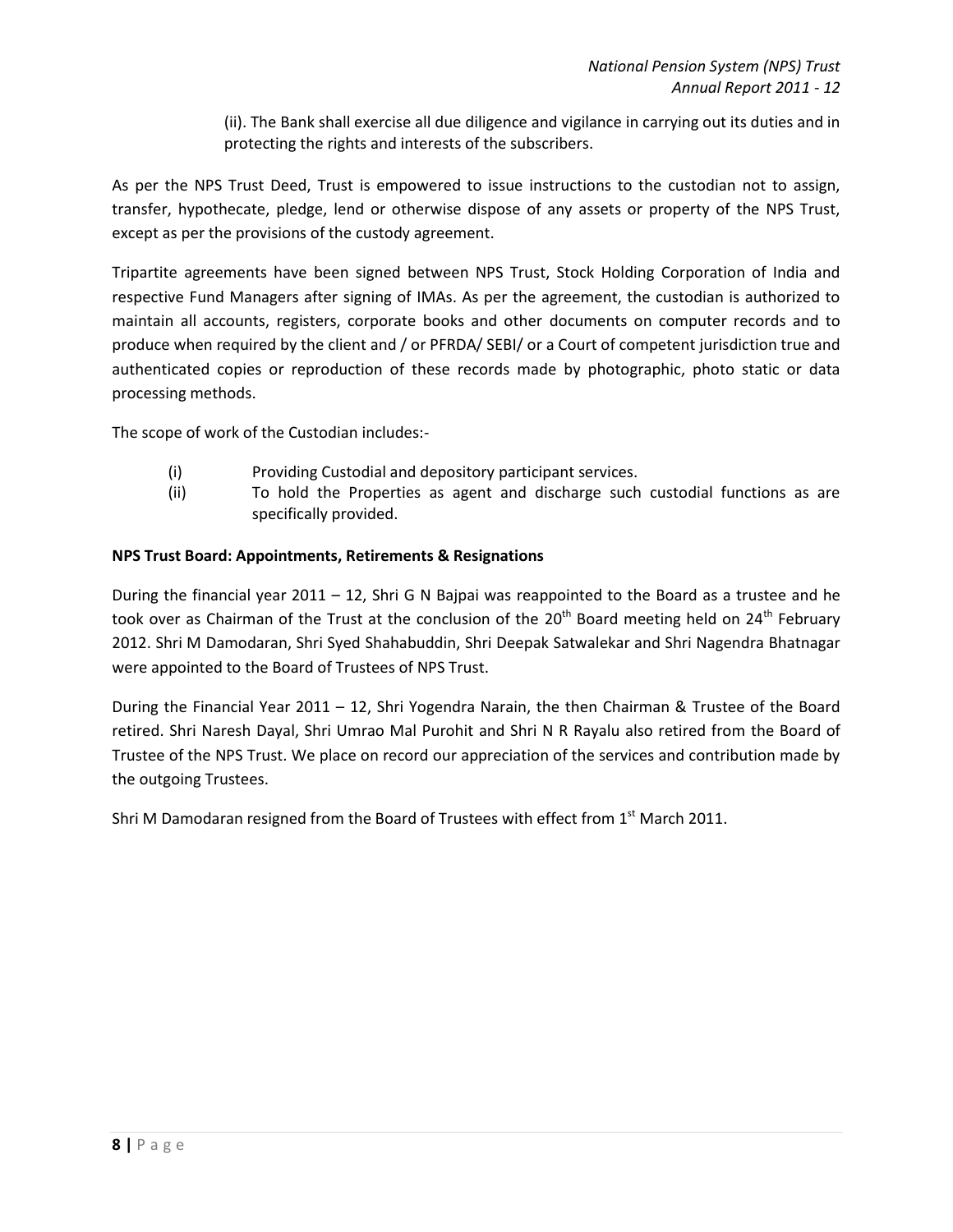#### **Meetings of the Board of Trustees of NPS Trust held and Attendance**

Four meeting of the NPS Board of Trustees were held during the financial year 2011 -12. The details of Board meetings attended by the Trustees are as under:-

|                            | <b>No. of Meetings</b><br>attended                                                            |   |
|----------------------------|-----------------------------------------------------------------------------------------------|---|
| 1. Shri G. N. Bajpai       | Chairman & Trustee                                                                            |   |
|                            | (reappointed as Trustee on $27th$ February 2012)                                              | 4 |
| 2. Shri Yogendra Narain    | Chairman & Trustee (Till 26 <sup>th</sup> February 2012)                                      | 4 |
| 3. Shri N. R. Rayalu       | <b>Chief Executive Officer &amp; Trustee</b><br>(Trustee till 26 <sup>th</sup> February 2012) | 4 |
| 4. Sh. Naresh Dayal        | Trustee<br>(Till 26th February 2012)                                                          | 3 |
| 5. Sh. Umrao Mal Purohit   | Trustee (Till 26th February 2012)                                                             | 3 |
| 6. Shri Nagendra Bhatnagar | <b>Chief Executive Officer &amp; Trustee</b>                                                  | 1 |
|                            | (Trustee with effect from 27 <sup>th</sup> February 2012)                                     |   |
| 7. Sh. M Damodaran         | Trustee (Till 1 <sup>st</sup> March 2012)                                                     |   |
| 8. Shri Syed Shahabuddin   | Trustee (with effect from 27 <sup>th</sup> February 2012)                                     | 1 |
| 9. Shri Deepak Satwalekar  | Trustee (with effect from 27 <sup>th</sup> February 2012)                                     |   |

#### **Accounts of National Pension System (NPS) Trust**

The Accounts of the Trust for the year 2010-11 were prepared and got audited by M/s. Arvind Sunil & Co. The Audited Accounts are annexed to this report.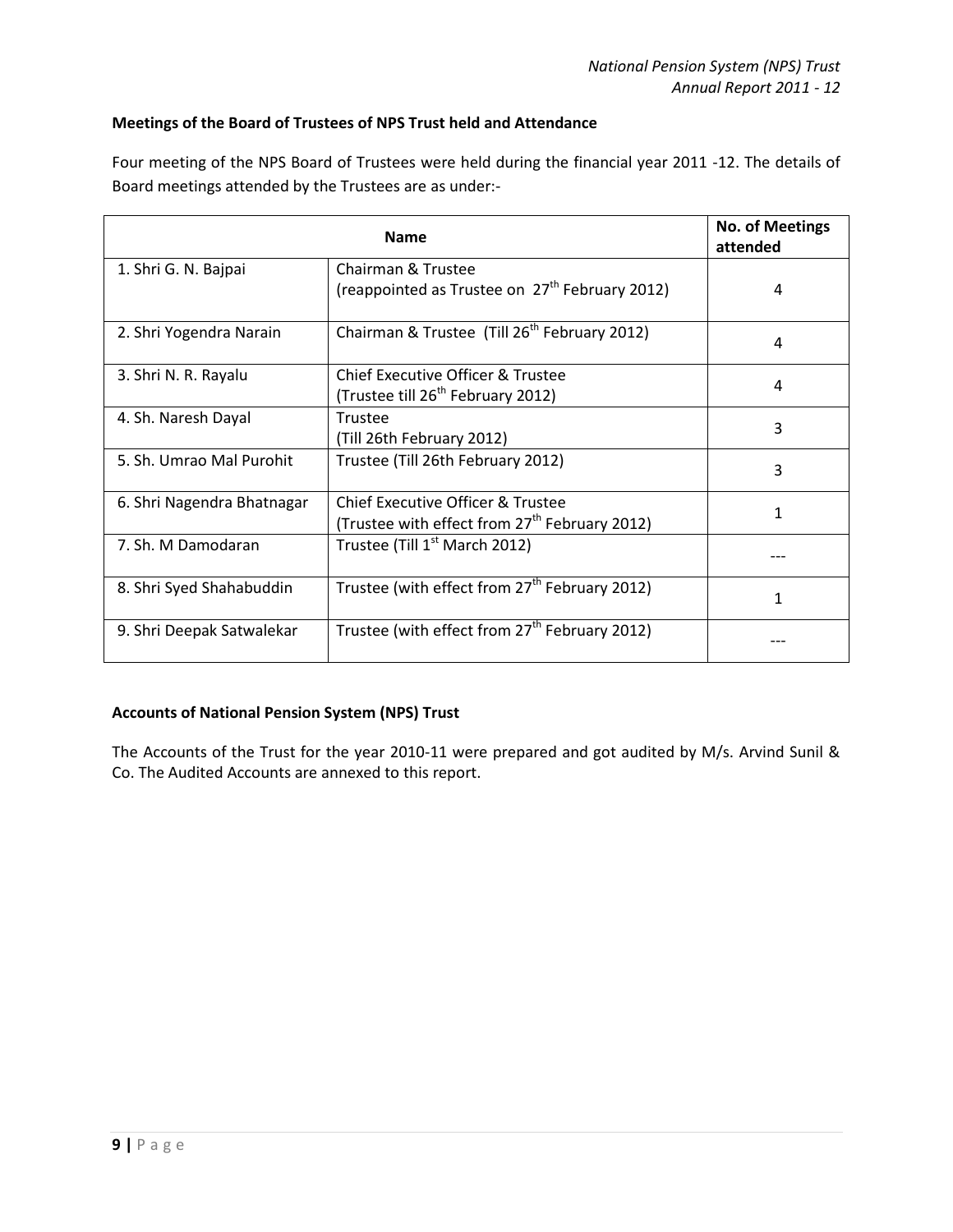#### **Developments in International Pension Markets**

The global economy faced a turbulent time during 2011 and economic issues continued to engage various economies with varied magnitude. Euro zone member nations found themselves in the centre of the economic storm which raged across the world in 2011. Countries like Portugal, Italy, Ireland, Greece, Spain, Belgium, Hungary and even France experienced rating downgrades $^1$ .

The UK, Canada, Japan and Australia accounted for a quarter of all pension assets but US continuing to dominate with a 58% share of the global pension assets. Bonds continuing to show a positive return of 8% and thus key asset classes had a mixed year in 2011. US equity market defeated the ongoing global trend by making a positive return of 2% against the global return on equity which was down by 8%<sup>2</sup>.

During 2011, in the 13 major markets, the global institutional pension fund assets increased by 4% thus creating a new benchmark with a corpus of UD\$28 trillion. Investors' confidence started moving towards the less risky assets and hence the allocation to fixed-income investment rose and the percentage held in equities fell over the year with United Kingdom facing the largest movement toward bonds. Investors in the United States, which holds 80% of pension assets within its borders, withdrew 16 percentage points from equities over the last five years, preferring split these assets between alternatives and fixedincome securities. The pension assets in Brazil and South Africa increased by over 16% which is a major increase in the assets from developing economies<sup>3</sup>.

Eurozone sovereign debt crisis had begun to undermine the sustainability of pension systems in Europe along with the volatility in the financial markets. Consistently low interest rates and bond yields, against which private sector funds tend to measure their liabilities were the biggest challenges of those economies. This issue is especially critical in UK, where schemes reported record deficits in December<sup>4</sup>. One major initiative in Europe was the review of IORP Directive, the framework directive for occupational pension schemes in EU. The European Commission issued a Call for Advice (CfA) on the IORP Directive to EIOPA asking specific questions encompassing a number of different areas<sup>5</sup>.

The world's biggest public pension fund, Japan's Government Pension Investment Fund, sold or cashed out a total of 2.54 trillion yen (\$31.77 billion) of domestic and foreign bonds in the financial year that

 $\overline{\phantom{a}}$ 

**Morningstar**  $\overline{2}$ 

http://www.google.co.in/url?sa=t&rct=j&q=&esrc=s&source=web&cd=1&ved=0CCMQFjAA&url=http%3A%2F%2F www.thecityuk.com%2Fassets%2FUploads%2FPension-markets-2012-

F.pdf&ei=xAU3UPvaKsPUrQfI3YCABg&usg=AFQjCNHKhnmIhb9MgwHotanLTfe0QX53BA&sig2=tT8\_zfrrfZCQSVZGiq 7iEw

<sup>&</sup>lt;sup>3</sup> http://pensionpulse.blogspot.in/2012/01/record-high-pension-assets-hit-by.html

<sup>4</sup> http://www.efinancialnews.com/story/2011-12-19/europe-pensions-run-out-of-money-2011

<sup>&</sup>lt;sup>5</sup> http://www.official-documents.gov.uk/document/hc1213/hc03/0340/0340.pdf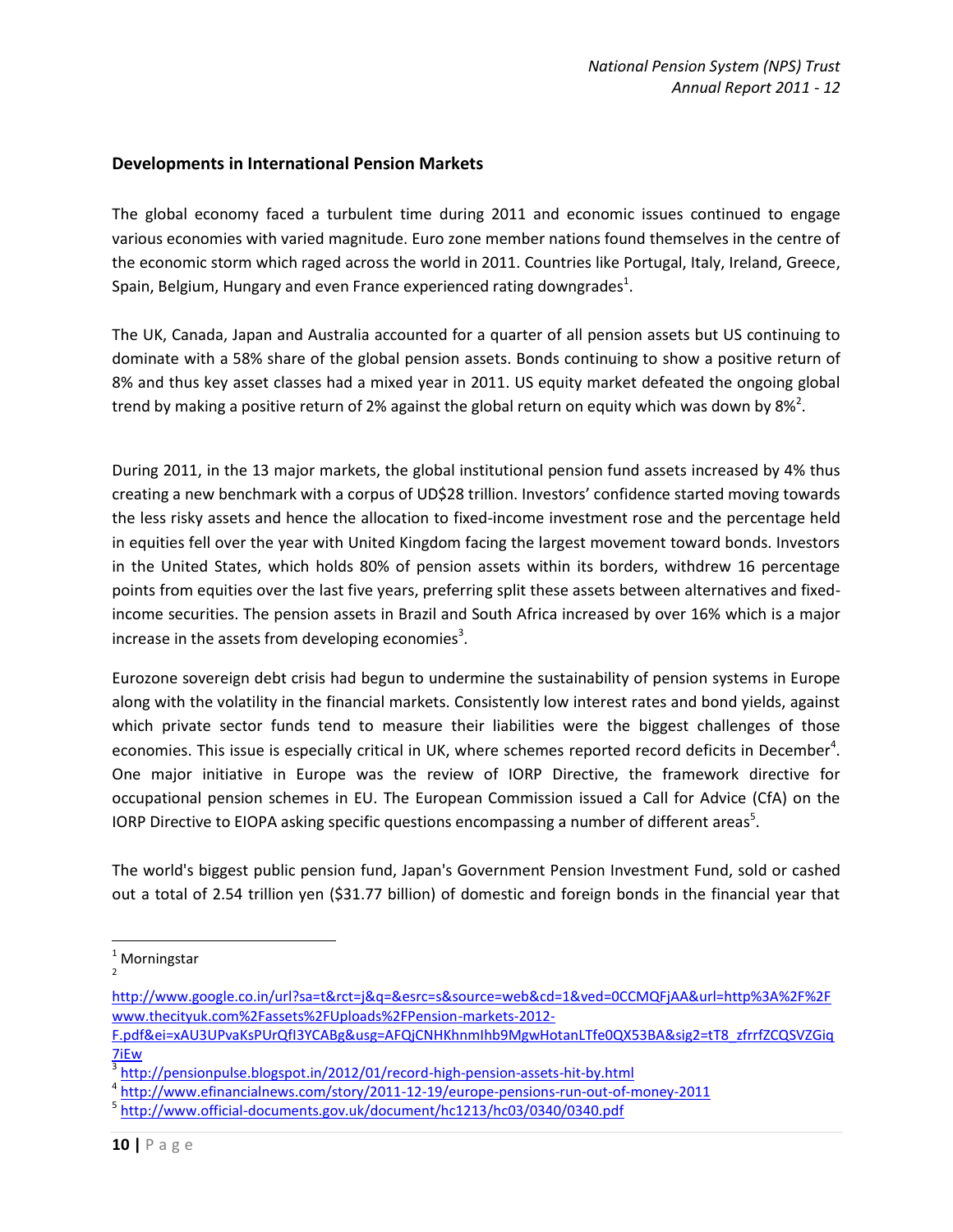ended in March to raise cash to cover to payout shortfalls<sup>6</sup>. OECD highlighted the importance of a strong pension system, especially during periods of global uncertainty. It recommended that Asian pension systems need to modernize urgently to deliver secure and adequate retirement incomes for its workers<sup>7</sup>. At the same time, pension funds are increasing their allocations to real estate in the search of yields to match their long-term liabilities, and are considering direct ownership as well as through  $funds<sup>8</sup>$ .

#### **Agreements signed during the Financial Year 2011 - 12**

Stock Holding Corporation of India (SCHIL) were appointed for doing an independent valuation of the securities. The agreement with Morningstar India for providing Institutional Advisor services was also extended by a year.

NPS Trust entered into agreements with the Governments of West Bengal (for extending NPS to All India Officers), Government of Uttar Pradesh and Sikkim (for extending NPS to all employees of the state) during the year.

 6 http://www.reuters.com/article/2012/07/06/us-japan-publicfund-idUSBRE86508W20120706

<sup>&</sup>lt;sup>7</sup> http://www.financialexpress.com/news/oecd-report-finds-asian-pension-systems-inadequate/904257/0

<sup>&</sup>lt;sup>8</sup> http://www.joneslanglasalle.com/MediaResources/Global/GMP/Global-Market-Perspective-Q2-2012.pdf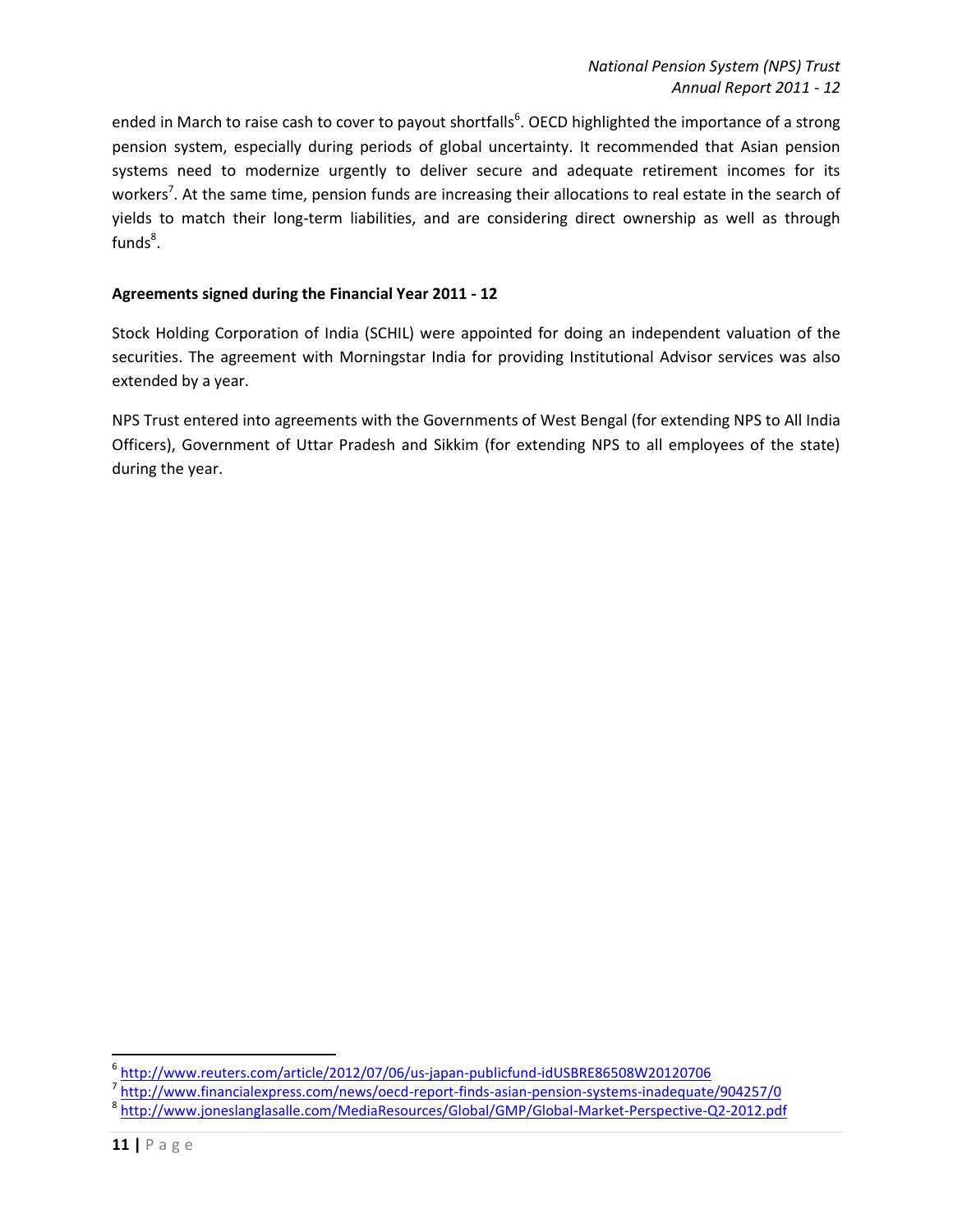#### **National Pension System (NPS) Schemes**

NPS Schemes showed a robust overall growth of 76.6% in its AUM during the financial year, as shown in Table I below. All the schemes witnessed double digit growth. All Tier 1 schemes saw a triple digit increase in its AUM. Tier 2 schemes did record high growth in percentage terms but in absolute terms, the gross inflows amounts were not significant as compared to Tier I inflows.

Scheme CG for central government employees saw its AUM growing by 54.9% during the year. On the other hand, Scheme SG's assets grew handsomely by 189.4% during the year. This is as a result of more state governments joining the scheme and uploading of legacy funds.

The assets of NPS Lite grew by Rs. 137.3 Crores during the year.

| TABLE I: Asset Under Management (AUM) Break up in NPS - Growth - Scheme<br>Wise Position as on Quarter ended 30th June 2012 |          |                                              |                      |              |  |  |
|-----------------------------------------------------------------------------------------------------------------------------|----------|----------------------------------------------|----------------------|--------------|--|--|
|                                                                                                                             |          | <b>Actuals - AUM</b><br>as on 30th June 2012 | <b>Growth in AUM</b> |              |  |  |
|                                                                                                                             |          |                                              |                      | Annual       |  |  |
|                                                                                                                             | $Mar-11$ | $Mar-12$                                     |                      | YoY March 12 |  |  |
| <b>Schemes</b>                                                                                                              |          |                                              | Amount               | ℅            |  |  |
| <b>Equity Tier I</b>                                                                                                        | 27.71    | 63.91                                        | 36.20                | 130.65       |  |  |
| <b>Equity Tier II</b>                                                                                                       | 3.58     | 7.07                                         | 3.49                 | 97.38        |  |  |
| <b>Equity Total</b>                                                                                                         | 31.29    | 70.98                                        | 39.69                | 126.85       |  |  |
| <b>Bonds Tier I</b>                                                                                                         | 19.86    | 48.21                                        | 28.35                | 142.74       |  |  |
| <b>Bonds Tier II</b>                                                                                                        | 2.97     | 7.89                                         | 4.92                 | 165.72       |  |  |
| <b>Bonds Total</b>                                                                                                          | 22.83    | 56.10                                        | 33.27                | 145.73       |  |  |
| <b>G Sec Tier I</b>                                                                                                         | 28.92    | 77.51                                        | 48.59                | 168.01       |  |  |
| <b>G Sec Tier II</b>                                                                                                        | 3.67     | 7.08                                         | 3.41                 | 92.83        |  |  |
| <b>G Sec Total</b>                                                                                                          | 32.59    | 84.59                                        | 52.00                | 159.55       |  |  |
| <b>Sub Total Tier I</b>                                                                                                     | 76.49    | 189.63                                       | 113.14               | 147.92       |  |  |
| <b>Sub Total Tier II</b>                                                                                                    | 10.22    | 22.03                                        | 11.81                | 115.60       |  |  |
| Tier I + Tier II                                                                                                            | 86.71    | 211.66                                       | 124.95               | 144.11       |  |  |
| <b>NPS Lite</b>                                                                                                             | 3.13     | 140.46                                       | 137.33               | 4,390.80     |  |  |
| <b>Central Govt</b>                                                                                                         | 7,266.39 | 11,256.05                                    | 3,989.65             | 54.91        |  |  |
| <b>State Govt</b>                                                                                                           | 1,228.51 | 3,555.10                                     | 2,326.59             | 189.38       |  |  |
| <b>Grand Total</b>                                                                                                          | 8,584.74 | 15,163.26                                    | 6,578.53             | 76.63        |  |  |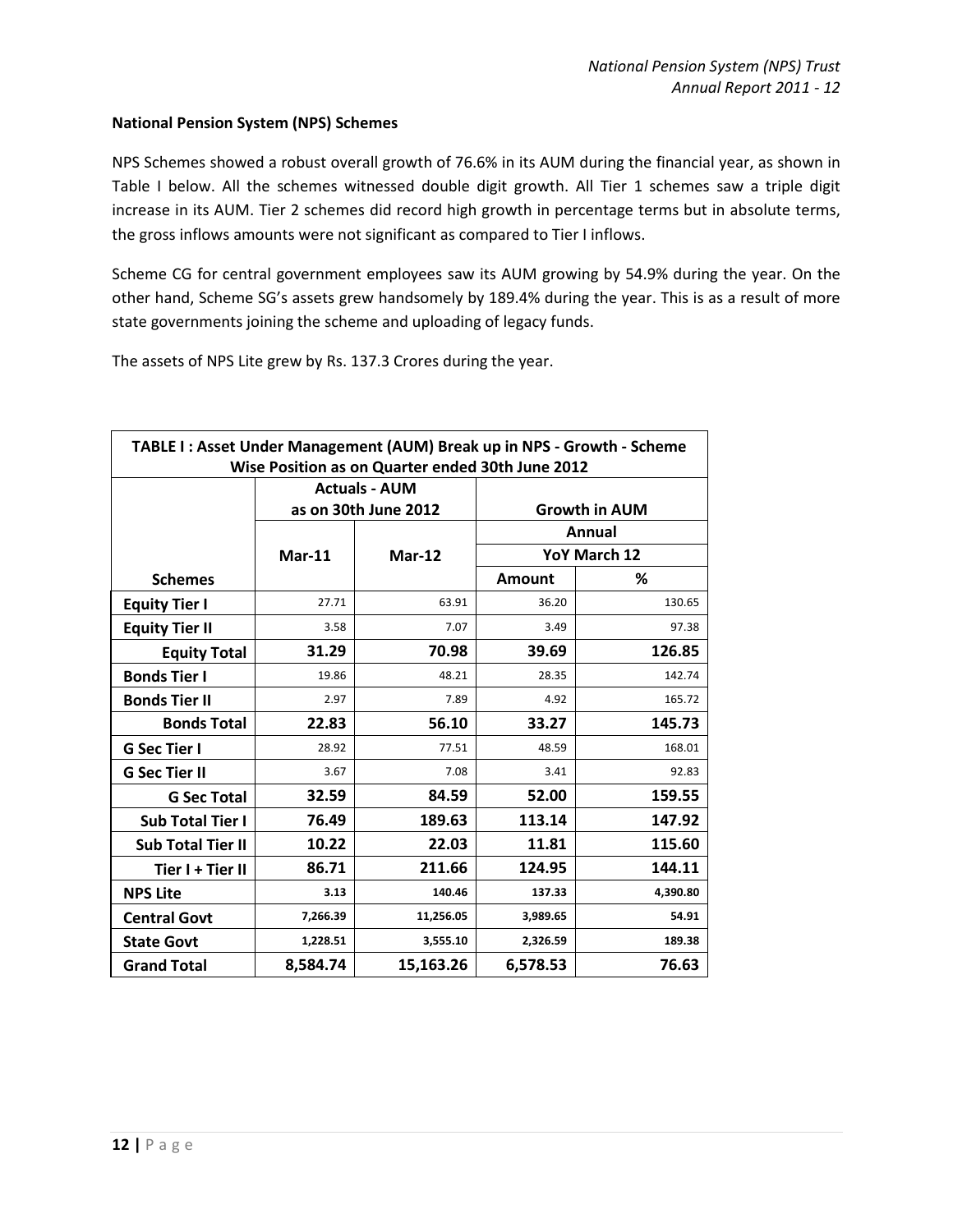There was a healthy growth in the AUM of all the NPS Scheme for the unorganized sector as shown in Table II given below. The increase is significantly high at 250.9% in percentage terms, while in absolute terms, the corpus increased by Rs 287 Crores.

| TABLE II: Asset Under Management (AUM) Break up in NPS - Growth - Subscriber<br>Class Wise Position as on Quarter ended 30th June 2012 |          |                                              |               |                      |  |  |  |
|----------------------------------------------------------------------------------------------------------------------------------------|----------|----------------------------------------------|---------------|----------------------|--|--|--|
|                                                                                                                                        |          | Actuals - AUM as on 30th<br><b>June 2012</b> |               | <b>Growth in AUM</b> |  |  |  |
|                                                                                                                                        |          |                                              |               | Annual               |  |  |  |
|                                                                                                                                        | $Mar-11$ | $Mar-12$                                     | YoY March 12  |                      |  |  |  |
| <b>Subscriber Class</b>                                                                                                                |          |                                              | <b>Amount</b> | %                    |  |  |  |
|                                                                                                                                        |          |                                              |               |                      |  |  |  |
| <b>NPS Main</b>                                                                                                                        | 54.92    | 132.33                                       | 77.40         | 140.92               |  |  |  |
| <b>NPS Corporate</b>                                                                                                                   | 56.34    | 128.60                                       | 72.27         | 128.27               |  |  |  |
| <b>NPS Lite</b>                                                                                                                        | 3.13     | 140.46                                       | 137.33        | 4,390.80             |  |  |  |
| <b>Sub Total</b>                                                                                                                       | 114.39   | 401.38                                       | 286.99        | 250.89               |  |  |  |
| <b>Central Govt</b>                                                                                                                    | 7,266.39 | 11,256.02                                    | 3,989.62      | 54.91                |  |  |  |
| <b>State Govt</b>                                                                                                                      | 1,203.95 | 3,505.83                                     | 2,301.88      | 191.19               |  |  |  |
| <b>Grand Total</b>                                                                                                                     | 8,584.74 | 15,163.23                                    | 6,578.49      | 76.63                |  |  |  |

There has an increase of 97.9% in the number of subscribers in the private /unorganized sector as shown in Table III below. NPS Lite contributed the maximum number of additional accounts – 4.81 lacs during the year. NPS (Corporate) Scheme picked up during the latter part of the year.

| TABLE III : Number of Accounts Break up in NPS - Growth - Subscriber Class Wise Position as on<br>Quarter ended 30th June 2012 |           |                                                             |                                     |        |  |  |
|--------------------------------------------------------------------------------------------------------------------------------|-----------|-------------------------------------------------------------|-------------------------------------|--------|--|--|
|                                                                                                                                |           | <b>Actuals - Number of Accounts as</b><br>on 30th June 2012 | <b>Growth in Number of Accounts</b> |        |  |  |
|                                                                                                                                |           |                                                             |                                     | Annual |  |  |
|                                                                                                                                | $Mar-11$  | $Mar-12$                                                    | YoY March 12                        |        |  |  |
| <b>Subscriber Class</b>                                                                                                        |           |                                                             | <b>Numbers</b>                      | %      |  |  |
|                                                                                                                                |           |                                                             |                                     |        |  |  |
| <b>NPS Main</b>                                                                                                                | 34,537    | 56,594                                                      | 22,057                              | 63.9   |  |  |
| <b>NPS Corporate</b>                                                                                                           | 1,839     | 9,122                                                       | 7,283                               | 396.0  |  |  |
| <b>NPS Lite</b>                                                                                                                | 485,570   | 966,997                                                     | 481,427                             | 99.1   |  |  |
| <b>Sub Total</b>                                                                                                               | 521,946   | 1,032,713                                                   | 510,767                             | 97.9   |  |  |
| <b>Central Govt</b>                                                                                                            | 747,808   | 933,311                                                     | 185,503                             | 24.8   |  |  |
| <b>State Govt</b>                                                                                                              | 583,207   | 1,157,964                                                   | 574,757                             | 98.6   |  |  |
| <b>Grand Total</b>                                                                                                             | 1,852,961 | 3,123,988                                                   | 68.6<br>1,271,027                   |        |  |  |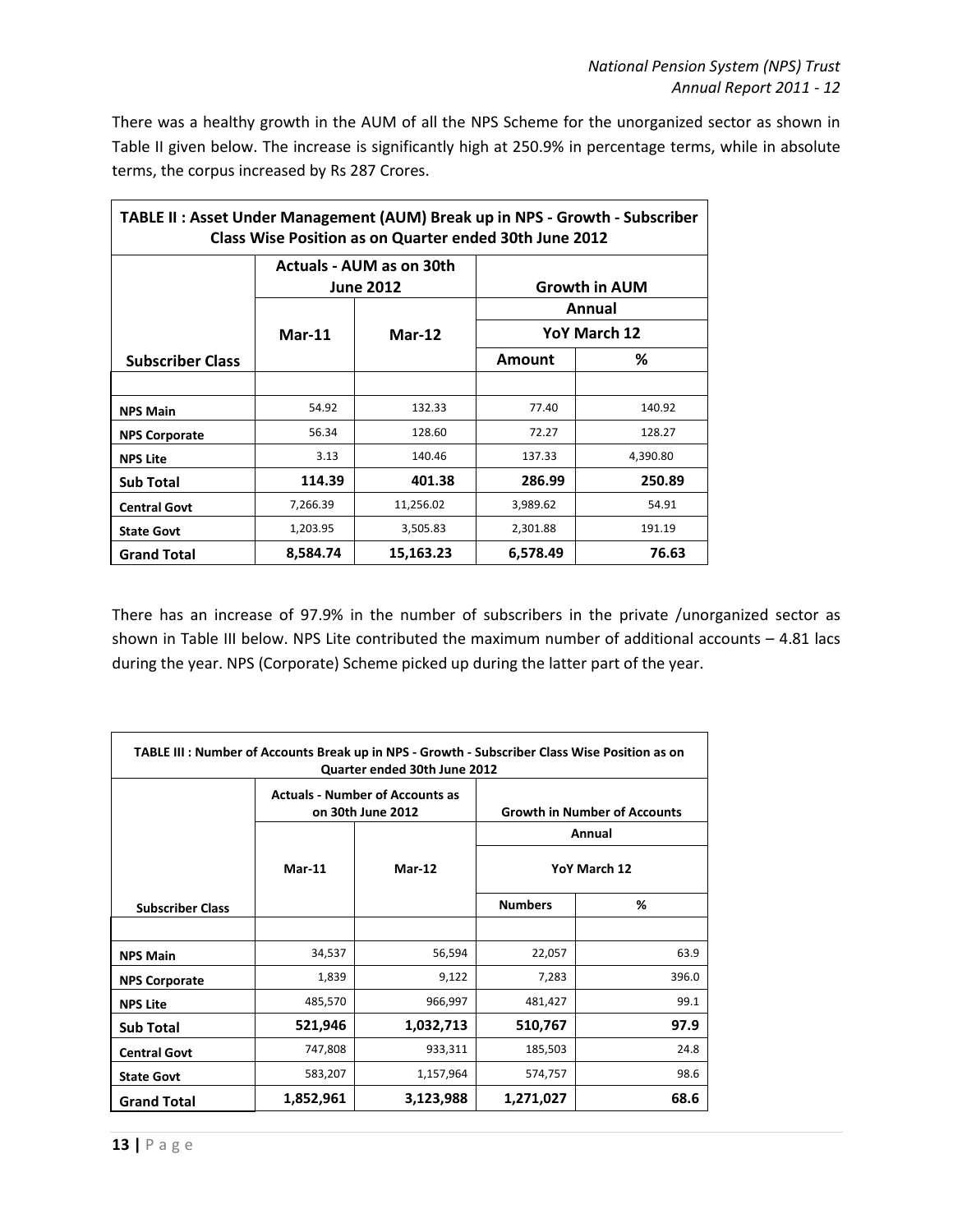#### **Performance of Pension Fund Managers**

#### *Asset Under Management with PFMs*

The position of the corpus / AUM with the Pension Fund Managers is shown in the following table:-

|                                                                  | <b>AUM (in Rs Lakhs)</b> |               |         |                        |  |
|------------------------------------------------------------------|--------------------------|---------------|---------|------------------------|--|
| <b>PFM</b>                                                       | $Mar-11$                 | <b>Mar-12</b> |         | <b>Increase in AUM</b> |  |
|                                                                  |                          |               | Amount  | Percentage<br>$(\%)$   |  |
| SBI Pension Fund Pvt. Ltd.                                       | 376,306                  | 602,321       | 226,015 | 60.1%                  |  |
| UTI Retirement Solution Ltd.                                     | 291,723                  | 511,952       | 220,229 | 75.5%                  |  |
| LIC Pension Fund Ltd.                                            | 187,785                  | 396,896       | 209,111 | 111.4%                 |  |
| <b>ICICI Prudential Pension Funds</b><br>Management Company Ltd. | 1,077                    | 2,919         | 1,842   | 171.1%                 |  |
| Reliance Capital Pension Fund Ltd.                               | 562                      | 1,115         | 553     | 98.4%                  |  |
| Kotak Mahindra Pension Fund Ltd.                                 | 330                      | 974           | 644     | 195.1%                 |  |
| IDFC Asset Management Company Ltd.                               | 270                      | 786           | 516     | 190.7%                 |  |
| Total                                                            | 858,054                  | 1,516,963     | 658,909 | 76.8%                  |  |

All the PFMs continued to witness good growth in assets under management. All the PFMs maintained their relative ranking in terms of size of AUM with SBI PF having the largest corpus. Kotak Mahindra PF registered the highest growth in AUM in percentage terms.

### *Funds of Central Government Employees*

Three Fund managers (SBI Pension Funds Private Limited, UTI Retirement Solutions Limited, and LIC Pension Fund Limited) were appointed for a period of three years to manage the Funds of the Government employees. These Fund Managers signed Investment Management Agreement with NPS Trust on 29<sup>th</sup> March 2008. After the expiry of terms of agreement, subsequent extension was granted by PFRDA for six months i.e. till  $28<sup>th</sup>$  September 2011. A further extension for another six months was granted by the PFRDA to the below mentioned PFMs i.e. till  $31<sup>st</sup>$  March 2012. In the meanwhile, PFRDA floated a RFP, calling for bids for managing this corpus. Bids were received from the existing three PFMs only. The three PFMs were re-selected in March 12 at a fee of 0.0102% per annum on AUM, which was lowest quoted fee bid.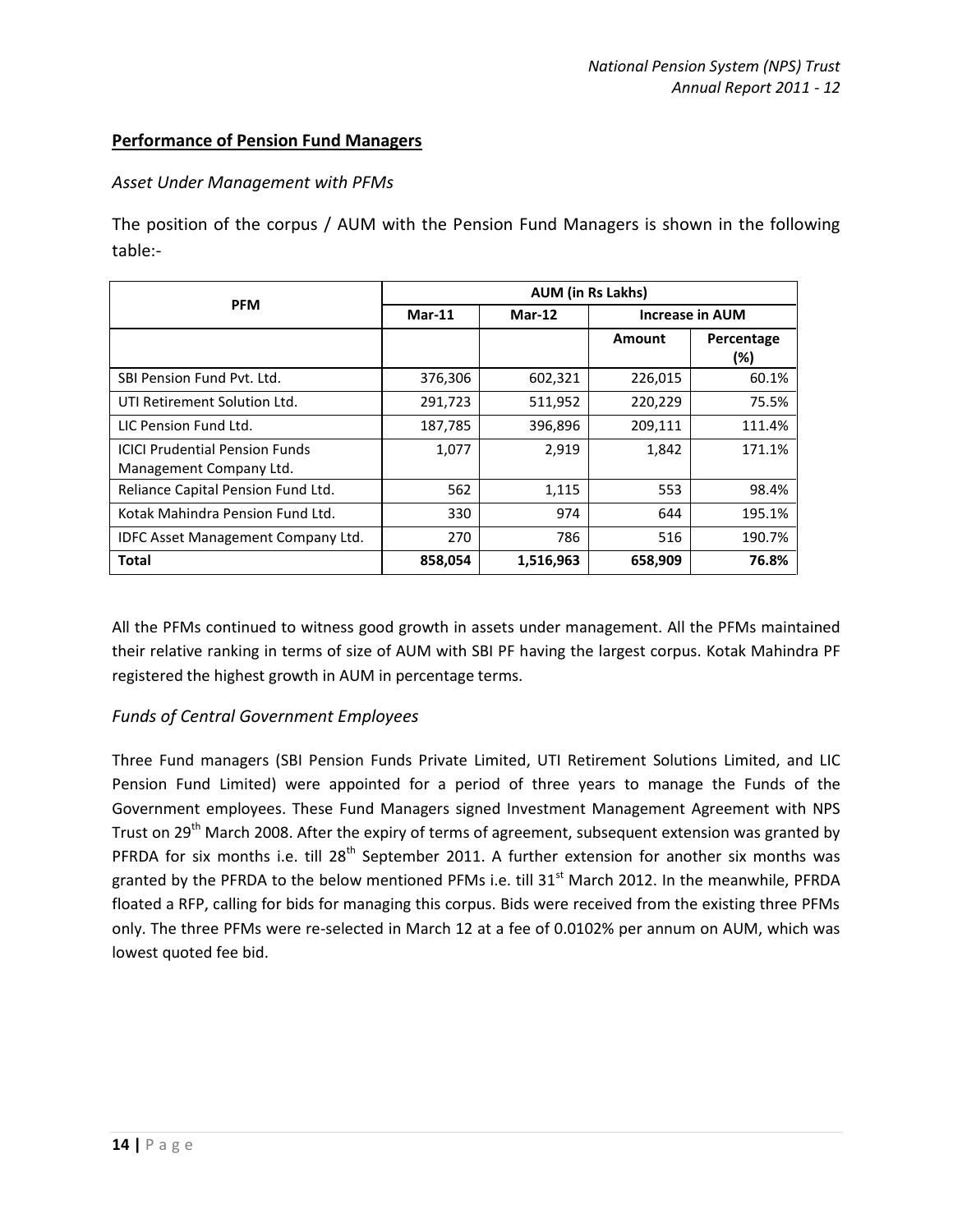|            | <b>SCHEME CG</b>          |            |           |                |        |                     |      |              |
|------------|---------------------------|------------|-----------|----------------|--------|---------------------|------|--------------|
|            | Financial Year Return (%) |            |           |                |        | Trailing Return (%) |      |              |
|            | FY 2008-                  |            |           | FY<br>$2011 -$ |        |                     |      | <b>Since</b> |
| <b>PFM</b> | 09                        | FY 2009-10 | FY2010-11 | 12             | $1-Yr$ | $2-Yr$              | 3-Yr | Inception    |
| LIC        | 10.02                     | 12.27      | 8.30      | 5.80           | 5.80   | 7.04                | 8.76 | 9.07         |
| <b>SBI</b> | 17.36                     | 8.88       | 8.05      | 5.81           | 5.81   | 6.92                | 7.57 | 9.93         |
| UTI        | 12.90                     | 9.27       | 8.45      | 5.52           | 5.52   | 6.98                | 7.73 | 9.00         |

Performance of the Fund Managers during the financial year 2011 - 12 was as under:-

On the basis of performance of PFMs in the previous period, PFRDA revised the allocation of incremental fund for the year 2010-11 as 35%, 33% and 32% for LIC, SBI and UTI respectively with effect from  $19<sup>th</sup>$  July 2010. For the year 2011-12, the allocation of incremental funds was again revised by PFRDA on the basis of performance of PFMs for the year 2010-2011 as 33.5%, 32.5% and 34% for LIC, SBI and UTI respectively with effect from 1st July 2011.

#### **Funds of State Government Employees**

State Governments / UTs had started remittance of Pension Funds of their employees from 25<sup>th</sup> June 2009. As on  $31<sup>st</sup>$  March 2011, 18 State Governments/UTs were remitting the Pension Funds for investment by the Fund Managers. The returns generated by the Fund Managers on the State Government Funds were as follows:-

| <b>SCHEME SG</b> |                     |            |        |        |              |  |
|------------------|---------------------|------------|--------|--------|--------------|--|
|                  | Trailing Return (%) |            |        |        |              |  |
|                  |                     |            |        |        | <b>Since</b> |  |
| <b>PFM</b>       | FY 2010-11          | FY 2011-12 | $1-Yr$ | $2-Yr$ | Inception    |  |
| LIC              | 10.77               | 6.68       | 6.68   | 8.71   | 8.49         |  |
| UTI              | 11.34               | 6.04       | 6.04   | 8.66   | 8.42         |  |
| SBI              | 9.88                | 6.80       | 6.80   | 8.33   | 8.33         |  |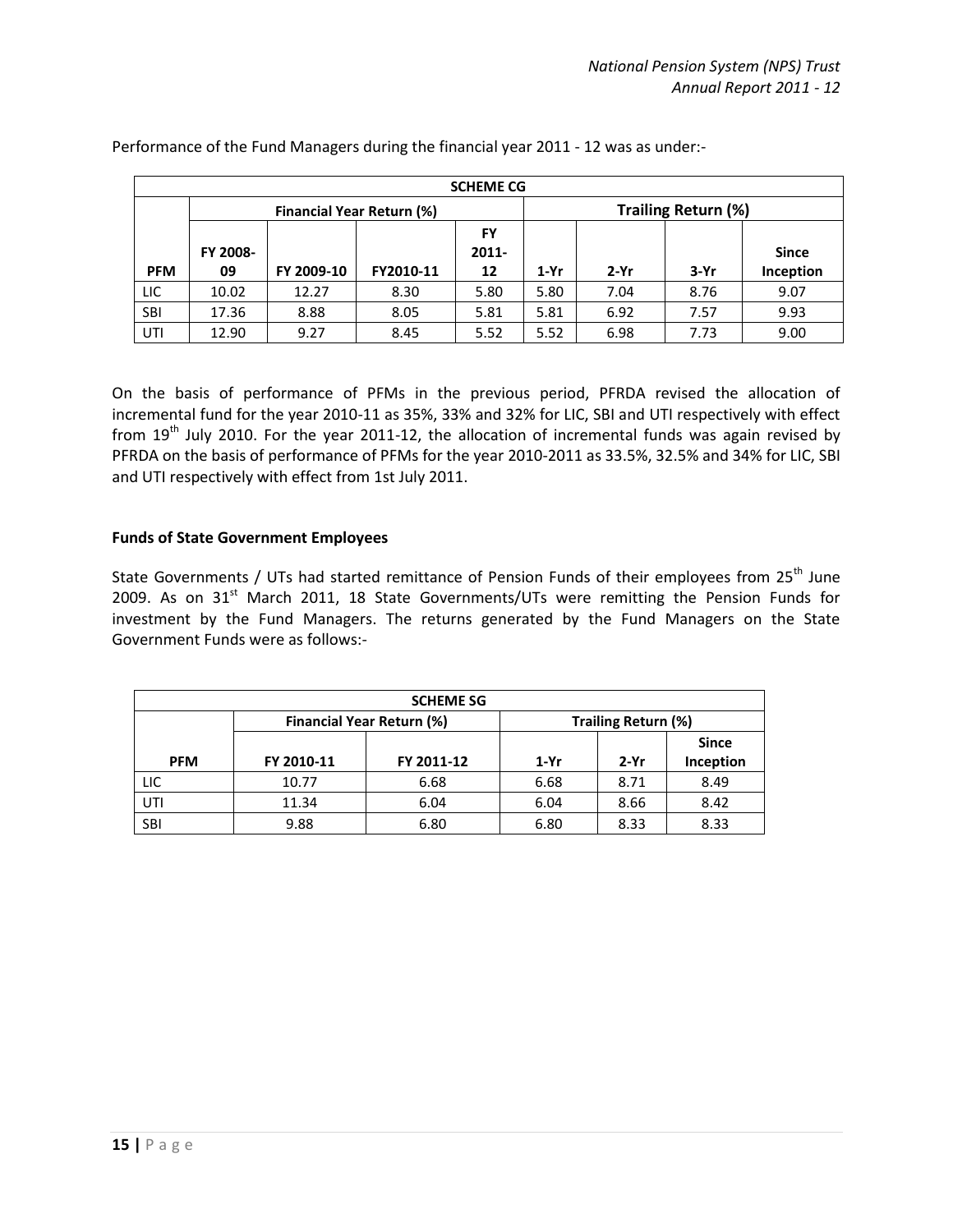#### **Funds of Unorganized Sector**

The NPS was opened up for all citizens of India with effect from 1<sup>st</sup> May 2009. PFRDA appointed six Pension Fund Managers for a period of three years to manage the funds of the new subscribers under the unorganized sector. Investment Management Agreement (IMA) was signed with the following fund managers on 29<sup>th</sup> April 2009 (except Kotak Mahindra Pension Fund Limited who signed on 30<sup>th</sup> April 2009) before transfer of funds to them for investment.

- **EXECUTE:** SBI Pension Funds Private Limited
- UTI Retirement Solutions Limited
- **ICICI Prudential Pension Funds Management Company Limited**
- **E** Kotak Mahindra Pension Fund Limited
- **IDFC Pension Fund Management Company Limited**
- **Reliance Capital Pension Fund Limited**

The following tables show the returns generated by PFMs for the various schemes under Private / Unorganized sector.

| <b>SCHEME E - TIER 1</b> |                                  |            |                     |         |              |  |
|--------------------------|----------------------------------|------------|---------------------|---------|--------------|--|
|                          | <b>Financial Year Return (%)</b> |            | Trailing Return (%) |         |              |  |
|                          |                                  |            |                     |         | <b>Since</b> |  |
| <b>PFM</b>               | FY 2010-11                       | FY 2011-12 | $1-Yr$              | $2-Yr$  | Inception    |  |
| <b>ICICI</b>             | 11.83                            | $-7.75$    | $-7.75$             | 1.57    | 8.35         |  |
| Kotak                    | 11.89                            | $-10.23$   | $-10.23$            | 0.22    | 4.83         |  |
| <b>SBI</b>               | 8.05                             | $-7.18$    | $-7.18$             | 0.15    | 2.76         |  |
| Reliance                 | 10.77                            | $-10.49$   | $-10.49$            | $-0.42$ | 6.14         |  |
| UTI                      | 8.35                             | $-10.58$   | $-10.58$            | $-1.57$ | 6.93         |  |
| <b>IDFC</b>              | 8.89                             | $-9.32$    | $-9.32$             | $-0.63$ | 7.04         |  |
| <b>BSE SENSEX</b>        | 10.94                            | $-10.50$   | $-10.50$            | $-0.77$ | 14.48        |  |
| S&P/CNX Nifty            | 11.14                            | $-9.23$    | $-9.23$             | $-0.32$ | 14.30        |  |

| <b>SCHEME E - TIER 2</b> |                                  |                     |          |         |              |  |
|--------------------------|----------------------------------|---------------------|----------|---------|--------------|--|
|                          | <b>Financial Year Return (%)</b> | Trailing Return (%) |          |         |              |  |
|                          |                                  |                     |          |         | <b>Since</b> |  |
| <b>PFM</b>               | FY 2010-11                       | FY 2011-12          | $1-Yr$   | $2-Yr$  | Inception    |  |
| Reliance                 | 5.37                             | $-10.37$            | $-10.37$ | $-2.82$ | 0.49         |  |
| Kotak                    | 11.66                            | $-9.80$             | $-9.80$  | 0.36    | 0.86         |  |
| <b>ICICI</b>             | 10.12                            | $-10.41$            | $-10.41$ | $-0.67$ | $-0.45$      |  |
| UTI                      | 10.16                            | $-10.74$            | $-10.74$ | $-0.84$ | $-0.60$      |  |
| <b>IDFC</b>              | 7.05                             | -9.46               | $-9.46$  | $-1.55$ | $-1.23$      |  |
| <b>SBI</b>               | 7.86                             | $-7.51$             | $-7.51$  | $-0.12$ | $-0.02$      |  |
| <b>BSE SENSEX</b>        | 10.94                            | -10.50              | $-10.50$ | $-0.77$ | 14.48        |  |
| S&P/CNX Nifty            | 11.14                            | $-9.23$             | $-9.23$  | $-0.32$ | 14.30        |  |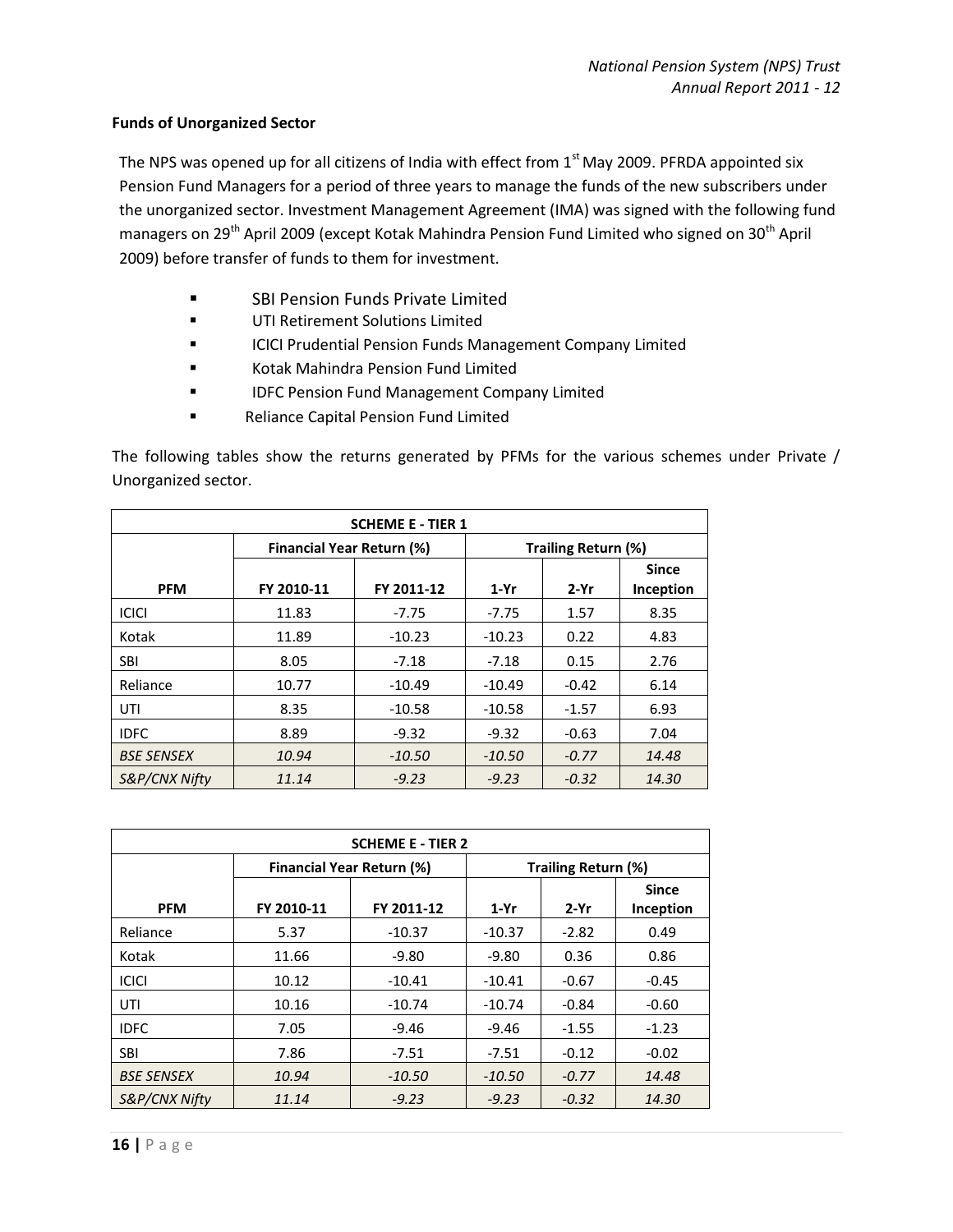| <b>SCHEME C - TIER 1</b> |                                  |            |                     |        |                           |
|--------------------------|----------------------------------|------------|---------------------|--------|---------------------------|
|                          | <b>Financial Year Return (%)</b> |            | Trailing Return (%) |        |                           |
| <b>PFM</b>               | FY 2010-11                       | FY 2011-12 | $1-Yr$              | $2-Yr$ | <b>Since</b><br>Inception |
| Kotak                    | 10.86                            | 10.19      | 10.19               | 10.52  | 10.66                     |
| <b>SBI</b>               | 12.66                            | 11.07      | 11.07               | 11.86  | 11.55                     |
| <b>ICICI</b>             | 9.41                             | 11.43      | 11.43               | 10.42  | 10.59                     |
| UTI                      | 9.20                             | 10.19      | 10.19               | 9.69   | 7.99                      |
| Reliance                 | 8.12                             | 8.13       | 8.13                | 8.12   | 7.02                      |
| <b>IDFC</b>              | 6.26                             | 9.15       | 9.15                | 7.70   | 8.66                      |

| <b>SCHEME C - TIER 2</b> |                                  |            |                     |        |              |
|--------------------------|----------------------------------|------------|---------------------|--------|--------------|
|                          | <b>Financial Year Return (%)</b> |            | Trailing Return (%) |        |              |
|                          |                                  |            |                     |        | <b>Since</b> |
| <b>PFM</b>               | FY 2010-11                       | FY 2011-12 | $1-Yr$              | $2-Yr$ | Inception    |
| <b>ICICI</b>             | 10.74                            | 12.27      | 12.27               | 11.50  | 10.62        |
| <b>SBI</b>               | 14.46                            | 10.73      | 10.73               | 12.58  | 11.92        |
| <b>IDFC</b>              | 6.02                             | 10.02      | 10.02               | 8.00   | 7.34         |
| Kotak                    | 7.20                             | 9.70       | 9.70                | 8.44   | 7.69         |
| UTI                      | 7.62                             | 11.40      | 11.40               | 9.49   | 8.61         |
| Reliance                 | 7.28                             | 7.86       | 7.86                | 7.57   | 6.97         |

| <b>SCHEME G - TIER 1</b> |                                  |            |                     |        |                           |
|--------------------------|----------------------------------|------------|---------------------|--------|---------------------------|
|                          | <b>Financial Year Return (%)</b> |            | Trailing Return (%) |        |                           |
| <b>PFM</b>               | FY 2010-11                       | FY 2011-12 | $1-Yr$              | $2-Yr$ | <b>Since</b><br>Inception |
| Reliance                 | 7.65                             | 5.63       | 5.63                | 6.63   | 5.45                      |
| UTI                      | 12.52                            | 3.75       | 3.75                | 8.05   | 6.10                      |
| <b>ICICI</b>             | 7.71                             | 6.07       | 6.07                | 6.88   | 6.26                      |
| <b>SBI</b>               | 12.25                            | 5.46       | 5.46                | 8.80   | 9.48                      |
| Kotak                    | 9.14                             | 6.14       | 6.14                | 7.63   | 6.41                      |
| <b>IDFC</b>              | 6.97                             | 5.90       | 5.90                | 6.43   | 5.25                      |

| <b>SCHEME G - TIER 2</b> |                                  |            |                     |        |              |
|--------------------------|----------------------------------|------------|---------------------|--------|--------------|
|                          | <b>Financial Year Return (%)</b> |            | Trailing Return (%) |        |              |
|                          |                                  |            |                     |        | <b>Since</b> |
| <b>PFM</b>               | FY 2010-11                       | FY 2011-12 | $1-Yr$              | $2-Yr$ | Inception    |
| Reliance                 | 4.68                             | 5.76       | 5.76                | 5.22   | 5.56         |
| Kotak                    | 6.40                             | 5.37       | 5.37                | 5.88   | 5.42         |
| UTI                      | 16.44                            | 3.81       | 3.81                | 9.94   | 8.95         |
| <b>IDFC</b>              | 6.00                             | 7.22       | 7.22                | 6.61   | 6.14         |
| <b>ICICI</b>             | 6.43                             | 6.36       | 6.36                | 6.39   | 6.04         |
| <b>SBI</b>               | 11.82                            | 5.31       | 5.31                | 8.52   | 9.98         |